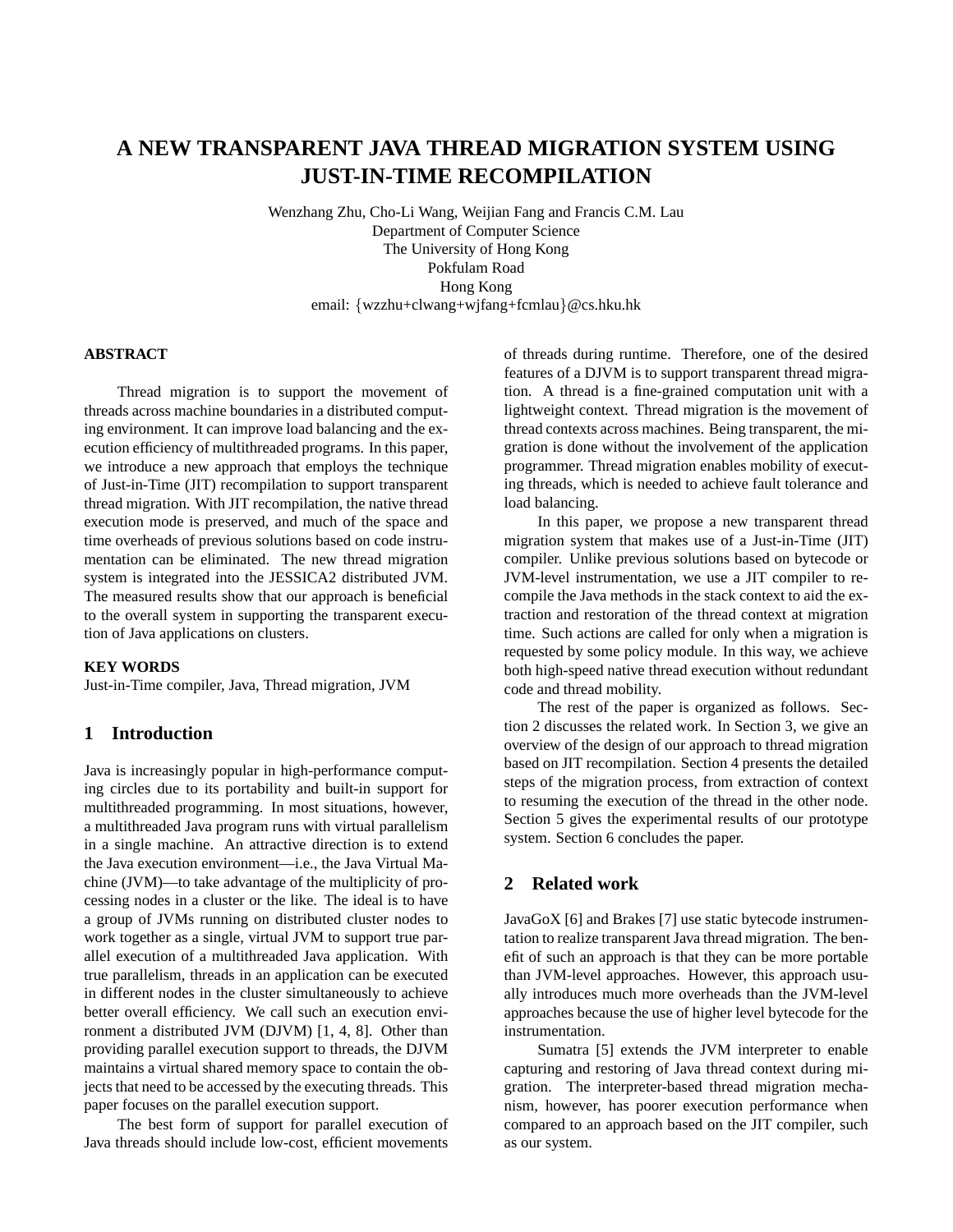JESSICA [4] provides a single-system image view for multithreaded Java applications on clusters. It implements thread migration based on the interpreter of the Kaffe Open JVM (Version 0.9.1). The improved version, JESSICA2, is able to support JIT compilation using Version 1.0.6 of the Kaffe Open JVM. Using JESSICA2 as the base, our previous research [9] modified the JIT compiler to support lightweight thread migration. The approach was to apply native code instrumentation when a method is first translated into native code. This approach is superior to the bytecode instrumentation as it can make use of the JVM's kernel functions to handle the capturing and restoration of thread contexts. Nevertheless, the instrumented native code will run longer and take up more space than the original code, even when migration is never triggered.

#### **3 The approach**

A Just-in-Time (JIT) compiler is a dynamic compiler in the JVM that translates Java methods into native code when the methods are first called. As the JIT-enabled JVM runs the native code generated by the JIT compiler, the thread context is native, i.e., in a machine-dependent form. The Program Counter (PC) will be a real instruction pointer of the underlying hardware. The thread stack will be a native thread stack. Also, hardware machine registers will be used to hold the values of the variables. We call such a context a *Raw Thread Context* (RTC).

To implement thread migration in the JIT compilerbased JVM, a brute-force approach would move everything in the hardware machine context of the migrated thread from the source JVM to the destination JVM. Unless the two JVMs are running on homogeneous machines having an identical virtual address space and classes are loaded at same locations, the brute-force approach will not work. These constraints would make such an approach not practical [2].

We aim at an design with which a thread context can be portable. A portable context can be used to resume a thread's execution in any kind of node. As Java bytecode is portable, we therefore set out to construct a context that is in bytecode, which we call *bytecode-oriented thread context* (BTC). The BTC therefore has the same portability as any bytecode. The BTC consists of the identification of the Java thread, and a sequence of frames. Each frame contains the class name, the method signature, bytecode PC, operand stack pointer, operand stack variables, and the local variables encoded in a JVM-independent format.

Our design eliminates the machine-dependent hardware context during the migration operation. A context at the bytecode level is usually several times smaller than the equivalent at the hardware level, thus saving some communication cost during thread migration. Java objects and methods are represented by their symbolic names in the BTC. This makes easy the relocation of Java objects and methods when the execution of a thread is restored at the destination JVM.

At the point when a migration is to be carried out, our approach is to transform the RTC of the thread in question into an equivalent BTC. The BTC will then be transferred to the destination node where it will converted back to an RTC. In both steps, we need to make sure that the two types of thread context remain equivalent in semantics. For this to be possible, certain difficulties have to be overcome.

From RTC to BTC, which is when a thread is suspended for migration, the native PC in the RTC may not be pointing at the first instruction of the native code block that was compiled from a bytecode instruction. Also, the values of some local variables in the RTC may be kept in machine registers; as the BTC does not have the equivalent register set, the transformation needs to copy the latest values of the local variables in the registers to some equivalent variable definitions in the BTC.

Another difficulty is that to identify and then copy a value needs the knowledge of the variable type. The type information of the local variables can be known at compilation time. But the types of the stack variables can only be known at runtime. During the execution of a Java thread, the stack operands are dynamically pushed onto or popped from the thread stack. For the same stack slot, the type of its variable varies from time to time. For example, the bytecode instruction "*f2d*"(convert *float* to *double*) would pop off a *float* from the operand stack and push a *double* onto the stack.

From BTC to RTC, which is when the thread is to be resumed at the destination JVM, the transformation needs to restore the calling sequences of the frames in the BTC. The native PC in each frame needs to be set according to the bytecode PC in the BTC. Also, registers should be allocated and their values restored at the restoration point based on the architecture of the destination node.

To solve the above problems, we adopt a novel mechanism called *Just-in-Time recompilation*. When the JVM thread scheduler stops a Java thread, it analyzes the thread's native frames. The JIT compiler in the JVM is "re-run" to compile those methods that created these frames. During the recompilation, the information such as the corresponding bytecode PC, the variable types and the register allocation pattern, will be determined. Code stubs will be generated by the scheduler to be used to gather the BTC a moment later when the thread is resumed temporarily at this node. Later on when the Java thread context is restored in the destination JVM, another phase of compilation will be performed using the captured frames. A dynamic register patching technique will be used to re-establish the register allocation for each frame in the thread context. Dynamic register patching is to use the JIT compiler to generate the code stub that moves the values defined in the input BTC context into the machine registers based on the information available at the restoration point. In essence, the capturing and restoration of thread context use the JIT compiler during a thread migration operation to reconstruct the "symbol table".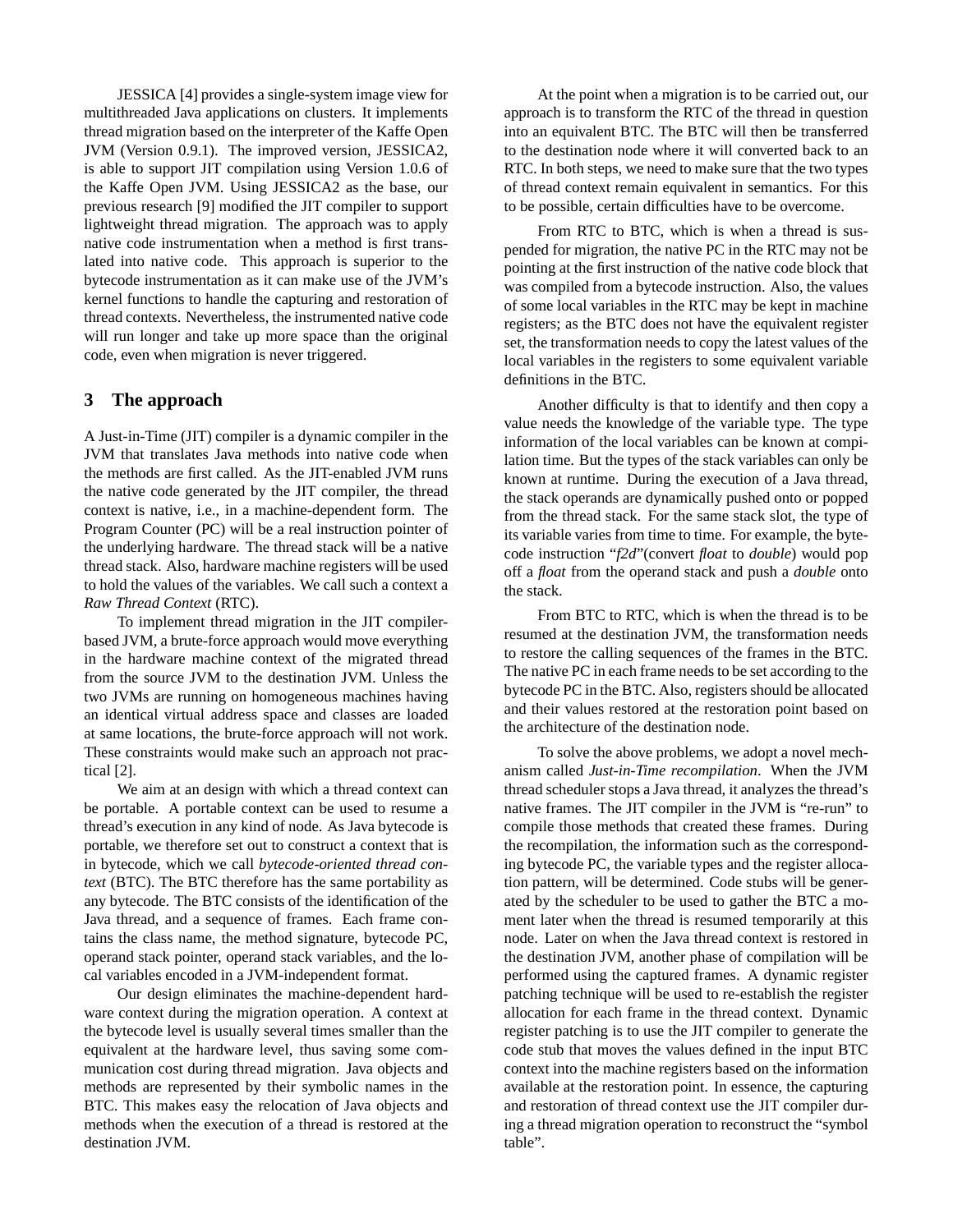# **4 Transparent Java thread migration using JIT recompilation**

This section elaborates on the detailed steps involved in a thread migration act using our approach. Note that the normal execution of Java threads will not run any redundant code. It is only when there is a migration request would JIT recompilation be invoked by the thread scheduler. The recompilation will analyze the RTC in the thread stack and generate the migration supporting code. The thread will trap into this migration supporting code when it is executed again, which will extract the BTC and send it to the destination JVM.

In the JESSICA2 system, no matter where a thread has moved to, the Java objects needed by the thread are accessible through a distributed shared heap, a built-in objectbased DSM-like service available in each JVM [8].

Figure 1 gives an overview of the steps of the JIT recompilation. A source JVM initiates a migration, and a destination JVM accepts the migrated thread. The shadeless boxes are operations in the source JVM; the shaded boxes are operations in the destination JVM.

## **4.1 RTC-to-BTC transformation**

The JIT recompilation consists of seven steps: the stack walk, frame segmentation, bytecode PC positioning, breakpoint selection, type derivation, translation, and native code patching.

## **4.1.1 Stack walk**

This is to traverse the native stack of the thread to be migrated and gather the information of each frame into a linked list of frames. The information includes the *frame pointer* (FP), the *stack pointer* (SP), the saved native PC, and the address of the PC. During the walk, all the native frames including those used by the JVM internal functions or the signal handlers will be gathered.

## **4.1.2 Frame segmentation**

This step identifies the frames created by pure Java methods, which we call *Java-frames*. The other frames created by the JVM internal functions or Java native methods are *C-frames*. The topmost consecutive Java-frames will be selected for migration since they have the corresponding BTC.

The identification of Java-frames is done by matching the native PC against the code ranges stored in the Java method cache created by the JVM. When the native PC is found in a Java method's native code range, the Java method is identified. After the consecutive Java-frames are identified, a filter function will be applied to mark those to be migrated. The filter allows only a subset of the frames to be migrated. For example, only the frames created by the

methods that contain computation loops will be chosen, so that only the heavy computations will be migrated to other nodes for execution.

## **4.1.3 Bytecode PC positioning**

The third step is to position the bytecode PC in the selected Java-frames according to the saved native PC. Only when the bytecode PC is known can we get the other information such as the operand stack size and the variable types in the operand stack.

When the Java bytecode is compiled into native code, there is no simple one-to-one mapping of a bytecode instruction to a native code instruction. One bytecode instruction may correspond to a few native code instructions that form a native code block. When the JIT compiler performs code optimization, the mapping becomes many-tomany. This makes it difficult to directly extract the bytecode PC.

One approach to solve the problem is to save the mapping when the method is first compiled by the JIT compiler. This could consume much memory because all Java methods compiled would need the storage even if they will not be involved in a migration act. When a thread is stopped at a certain point, it is unlikely that it hits the entrance of the native code block to which the current PC belongs. Our approach is to re-run the code generation of the JIT compiler on the method to arrive at the same offset as the saved native PC.

## **4.1.4 Breakpoint selection**

Because the native PC may not hit the boundary of a native code block compiled from a bytecode instruction or bytecode block, the RTC may not have corresponding BTC at the stopped native PC. In this case we need to delay the RTC-to-BTC transformation to the first native code instruction following the current native PC that has the matching of RTC to BTC. The transformation will be carried out by setting a breakpoint at the next eligible position. In normal cases, the native PC that maps to the immediately following bytecode PC will be the breakpoint target. But there may be more than one target position in some cases. For the compound branch bytecode instructions, *TABLESWITCH* and *LOOKUPSWITCH*, which behave like the *switch statement* in C, there may be many jump targets. All these target bytecode PCs will be collected. Afterwards, the type derivation and migration supporting native code will be generated at these breakpoints just identified.

## **4.1.5 Type derivation**

We derive the type information at the breakpoints by simulating the simplified bytecode verification on the Java method. The bytecode verification is used in JVM to ensure the code integrity before executing the code [3]. In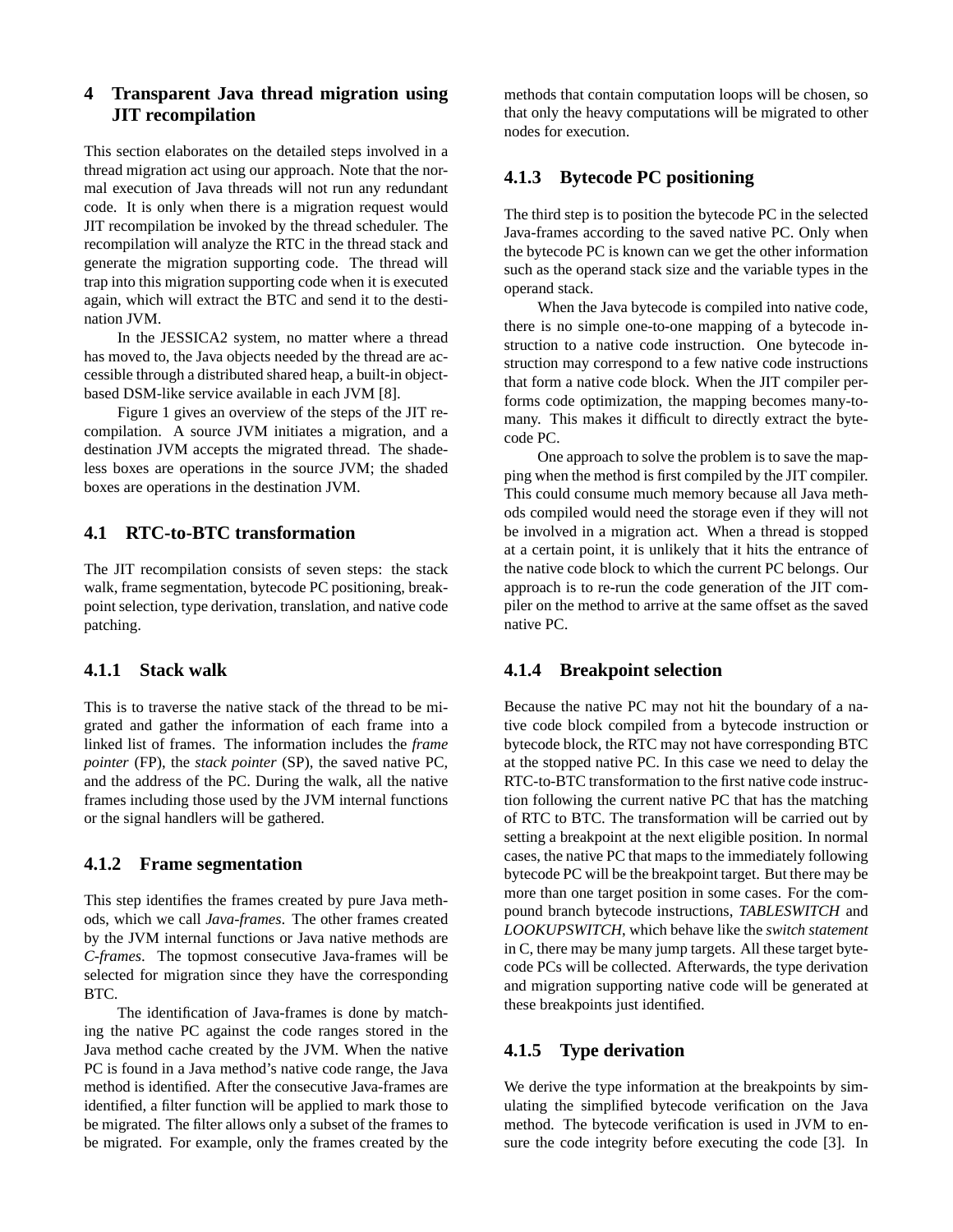

Figure 1. Transparent Java thread migration using JIT recompilation.

this step, no real verification on the type consistency will be carried out since the method has been verified to be correct before. Instead only the type information and stack operation will be updated along with the verification. According to the JVM specification [3], at any given point in the program, the operand stack is always of the same size and contains the same types of values no matter what code path is taken to reach it. Therefore we can follow any path in this process and the type result is still valid for the current execution path in the stopped method. Once a breakpoint target is reached, the type information of the local and stack variables will be saved.

## **4.1.6 Translation**

In this step, we run the JIT compilation code generator to generate the new native code for the current method. For all the locations that are not marked as breakpoints, the same native code will be generated as the original compiled result. Special migration supporting code will be inserted at the breakpoints. This special code contains native instructions that save the bytecode PC, the Java stack pointer, the operand types and values into the thread's private area created for migration's sake. Except for the bottom frame, native instructions will be generated to simulate the epilogue of the current method. The instructions will unwind the thread stack and return the control to the caller. The bottom frame will return control to a migration handler which will then pack up the thread context and send to the destination JVM.

## **4.1.7 Native code patching**

After the new code with breakpoints have been generated, the thread's native stack will be patched so that when the thread is scheduled to run again, its execution will be based on the new native code for each frame.

Recall that we have collected the addresses of the return address in each frame during the stack walk. The native code patching step then replaces all the native return addresses in the stack frames with the corresponding new native PC. Hence, when the thread is re-scheduled to run again, the execution will go through the new generated native code. Eventually when the thread reaches one of the breakpoints, the migration handler will execute. The BTC will be collected by the handler and sent to the destination JVM.

## **4.2 BTC-to-RTC transformation**

The restoration of the thread is done through the BTC-to-RTC transformation. We have constructed a sequence of stack frames with the return addresses and the frame pointers properly linked together to simulate the method invocation. The local variable inside the frames will be initialized to the values according to the input thread context.

The recompilation of the frames in the destination JVM will be carried out. The bytecode PC in each frame of the BTC will be translated into the corresponding native PC, which will be the restoration point of the frame. During the recompilation, a dynamic register patching function will generate a small code stub using the register-variable mapping information at the restored point of each frame. When the thread is scheduled to run later, for each restored frame, the execution will switch to the code stub to recover the registers for this frame. The last instruction in the code stub will be a branching instruction to jump to the restored point of the method for the frame.

## **4.3 Migration latency hiding**

When there is a migration to be carried out, the issue of overhead would come into the picture, which is due to the various steps or our recompilation technique. At the destination JVM, the Java classes needed by the migrated thread have to be loaded from the local disk or the network. From our previous experience [9], the class loading step could easily be the dominant overhead in the entire process.

We observe that at the source JVM, once the frames in the thread context have been selected, we know which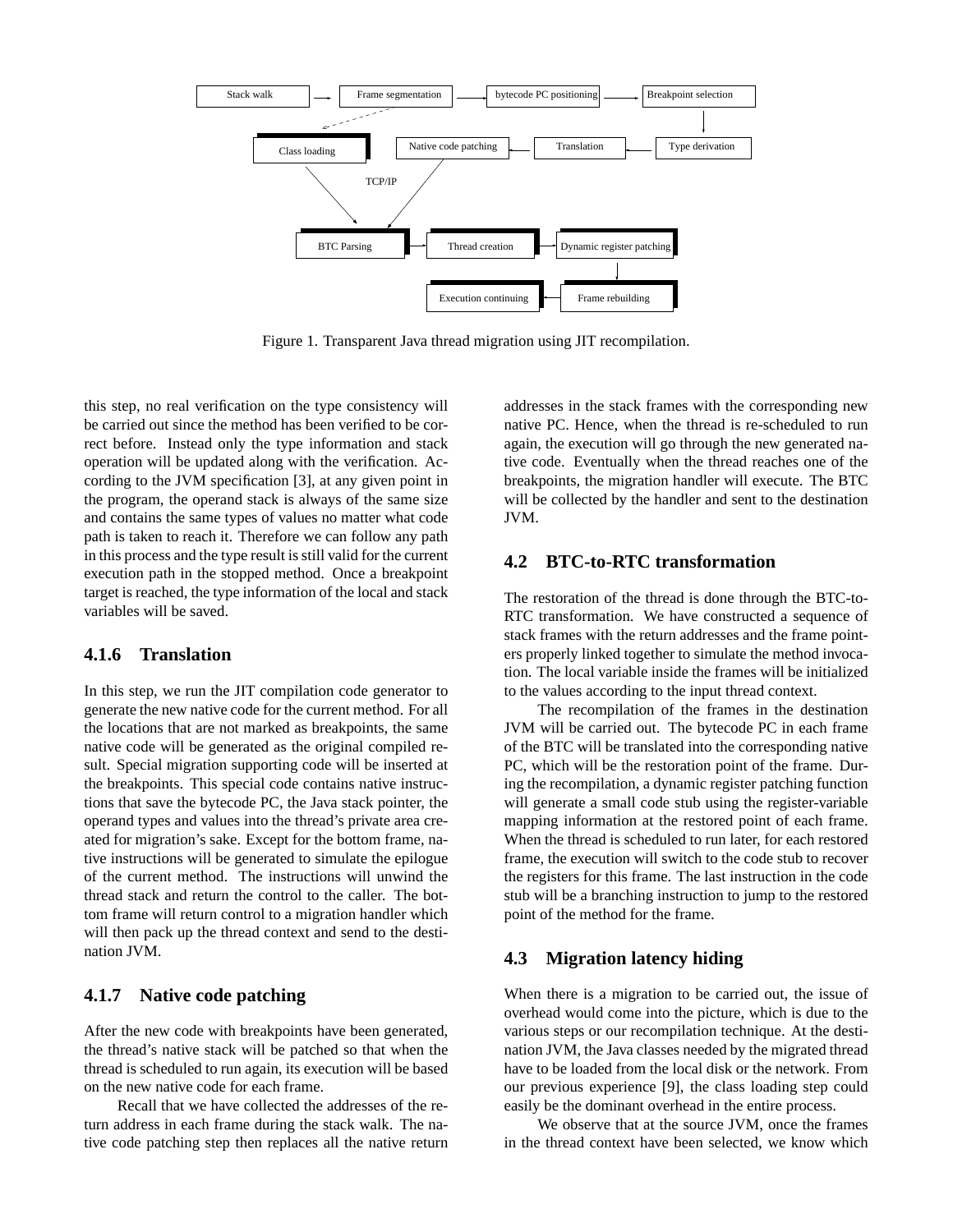Java classes should be loaded in the destination JVM. As shown in Figure 1, the dashed arrow indicates a signal to start loading the class files in the destination JVM. With that signal, the destination JVM can preload all the class files into its method area while the recompilation is still progressing at the source JVM. As a result, a good part of the latency of migration is hidden through this parallel operation.

## **5 Results**

## **5.1 Experiment setting**

We use our JESSICA2 DVJM system, into which we install our new thread migration mechanism. JESSICA2 is developed based on the Kaffe open JVM 1.0.6 [10]. JES-SICA2 runs on the HKU Gideon 300 Linux cluster, which consists of up to 300 2GHz Pentium-4 nodes, each running the Linux kernel 2.4.22; the nodes are connected by a Fast Ethernet switch.

We compare our current approach with our previous approach based on dynamic native code instrumentation which has proved to be more light weight and efficient than other static bytecode instrumentation approaches [9]. We are also interested in how much latency can be hidden through preloading of class files at the destination JVM.

We run four multithreaded Java benchmark applications: the  $\pi$  calculation (CPI), Successive Over-Relaxation (SOR), All-pair Shortest Path (ASP), and N-Body simulation (NBody). The program CPI calculates an approximation of  $\pi$  by evaluating the integral. SOR does red-black successive over-relaxation on a 2-D matrix. ASP calculates the shortest path between any pair of nodes in a graph using a parallel version of Floyd's algorithm. The NBody follows the algorithm of Barnes & Hut to simulate the motion of particles in a 2D space due to gravitational forces over a fixed amount of time steps.

We first observe that, when there is no migration, our approach incurs zero time and space overhead on top of normal execution. The dynamic native code instrumentation approach has the largest time overhead of about 16% when running the SOR program. The space overhead due to the extra instrumentation code of the same approach in the NBody program reaches to about 13%.

## **5.2 Migration latency**

We evaluate the time overhead (migration latency) of the migration operation using two nodes, one serving as the source and the other one the destination JVM. This latency is measured from the time of stack capturing in the source JVM to the time when the thread has finished its stack restoration on the destination JVM.

As shown in Figure 2, the latency hiding technique  $(JITR + Preload)$  proves to be effective for all the four benchmark programs. Comparing with the dynamic native



Figure 2. Java thread migration latency.

code instrumentation approach (DNCI), our new approach has slightly larger overheads. It will, however, be a small price to pay if migration is not excessively frequent, since there will be zero overhead for normal execution using our approach.

## **5.3 Initial placement vs. dynamic thread migration**

The ultimate question is whether dynamic thread migration can in fact improve the overall execution time of an application. We run a Java application server simulation benchmark for this test, using different numbers of cluster nodes. We compare the throughput of initial placement versus that of dynamic thread migration. Initial placement is to place a thread in some chosen node when the thread is first created, and the thread will stay there until it terminates. Both initial placement and dynamic thread migration requires our thread migration mechanism.

The benchmark simulates a pure Java application server that accepts external requests to run different applications. Each request is handled by one Java thread. The Java thread then executes the requested application and returns the result to the server. The execution time of the application is randomly assigned.



Figure 3. Initial placement versus thread migration in multithreaded Java application server test.